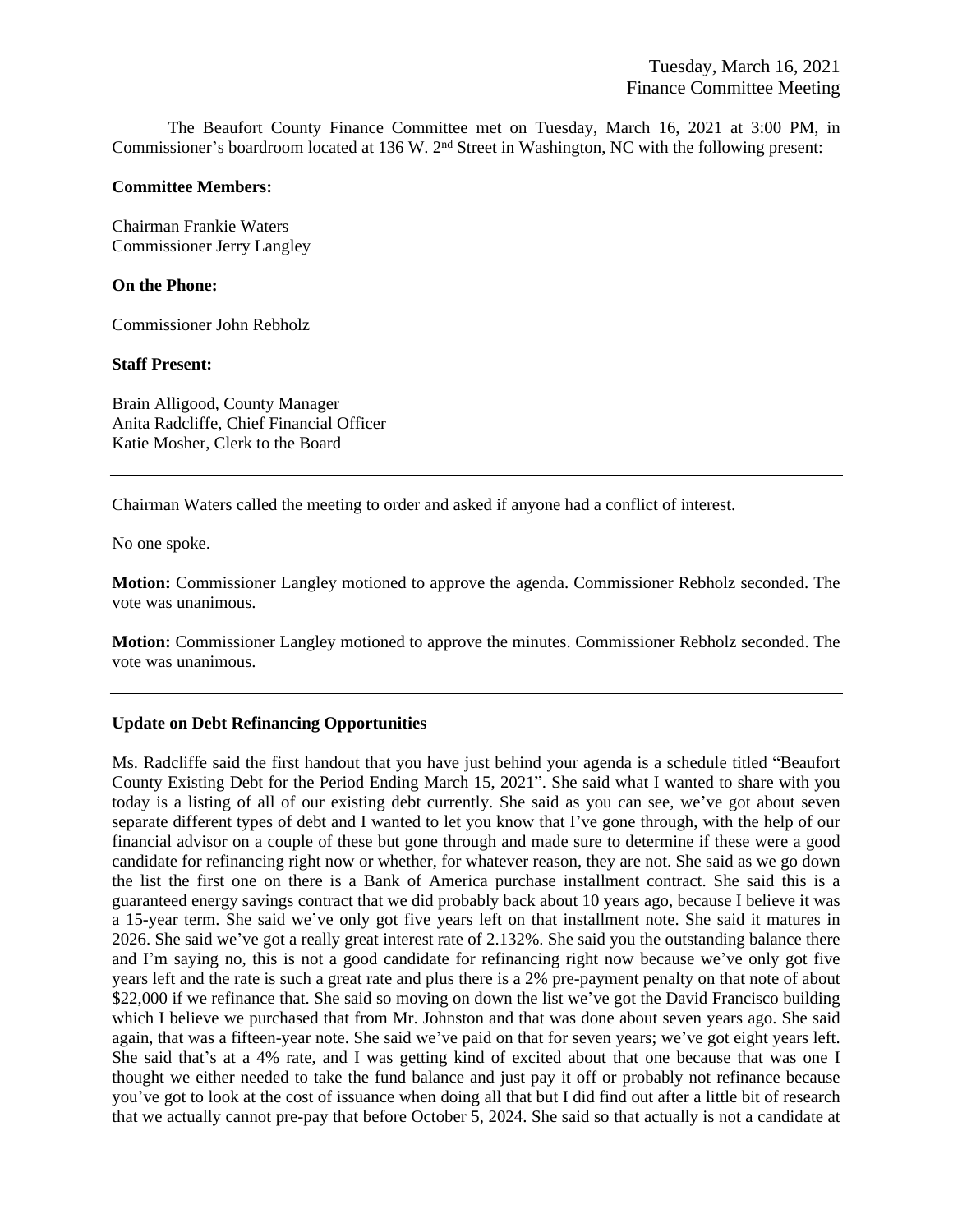this time for refinancing. She said moving on down the list we have a, this is the most recent installment note that we have. She said this is for the water fund and that is that \$4.5 million borrowing that we did a couple years ago, actually 3 years ago. She said it's a 15-year term. She said we've paid three years on that note, so we've got twelve years left. She said that was borrowed to finance our water automated smart meter project and you can see that the rate there is 3.3644%, which, before rates went below 2% that would've been a really great rate but unfortunately, same thing here, there's no pre-payment on that note until March 2026. She said so that is not a candidate right now for refinancing either. She said the next two, those are state loans through DENR related to our water system for a couple of projects done there. She said I believe they're originally 20-year terms and we've paid for almost six years. She said we have 14 years remaining and of course the great thing about those loans, they're pretty much always at 0% interest and these are, that is the case with these so they are not a candidate for refinancing. She said I don't think we'd find anything better than 0% anywhere. She said moving on down to the ones that we are looking at for refinancing, that USDA loan, I mentioned that to you at your last board meeting. She said actually I'm working with our bond counsel, Bob Jessup, on this one. She said decided that we didn't really need the, need to utilize the financial advisors for this one. She said of course they were willing to help us. She said their fee was going to be about \$26,000 to handle this refinancing and I have done a USDA refinancing during my time at the City so I'm pretty comfortable with doing that so my thought is that we could save that \$26,000 and I'm just working with our attorney, Bob Jessup, kind of out there on our own. She said the two I'm not comfortable doing.

Commissioner Langley said let me ask you a quick question, what is the rate on that now.

Ms. Radcliffe said let me review that, I got ahead of myself. She said flip back two pages and you'll see a schedule that says "2013 USDA Loan". She said so right now that USDA loan, this is for the Allied Health building or the nursing building out at the college. She said we built that, borrowed that money back in 2013. She said USDA allowed us to borrow that money for 30 years. She said we've paid on that loan for eight years, so we've got 22 years left on that loan. She said it's got a current rate of 3.5% and you see the outstanding balance there of \$2.738 million. She said so right now, and I think this is still probably a good number but there's been some movement in rates in the last few weeks and what I can tell you is that all of the numbers I'm sharing today, as far as interest rates, amortization schedules, they are all based on current market conditions and they will change. She said one thing I will guarantee you is that the exact rate we end up with is not going to be the rate that you see here. She said hopefully we will be somewhere really close. She said based on some information that I had, some information that I got from our financial advisors, they've still been willing to help me with this even though we're not paying them that \$26,000, is that we should be able to refinance this loan for about 2%. She said they actually showed a slightly lower rate, but I wanted to be extremely conservative, so I used 2%. She said you might remember me telling you at the meeting last month that the term doesn't need to be any longer than twelve years because the Local Government Commission, their take on it is it's nice that USDA loans allowed you to borrow that money for 30 years, but we don't like that, we wouldn't have allowed you to borrow it for more than twenty. She said but they let us do it with USDA for thirty, but they really like twenty years or less and so for the LGC to approve this loan they would not want us to go any longer than the original twenty years that they would've allowed, minus the eight yeas we've already paid, leaving a twelve-year term. She said so they really wouldn't want us to go any longer than twelve year's so that's what you see reflected here, a twelve-year term. She said that puts the estimated savings at about \$835,000. She said I guess the flip side, or slight downside of this is that those negative savings of \$77,548 you see there in the first twelve years is where our debt service, our annual debt service goes up but you can see the last however many years that is, like eight or nine or ten years at the bottom we save the \$175,718 because we pay it off ten years early. She said so I feel comfortable, based on just looking at preliminary budget numbers, looking at our sales tax numbers being so great, we've got a really healthy fund balance, I'm not concerned at all about raising our annual debt service to \$77,548 because we should have some reduction in debt service coming from a different area that I'm going talk about in a second, to offset that increase. She said then, also, along those same lines, we're getting really close to that 35% fund balance target number and what our policy says that we will take any surplus over that 35% and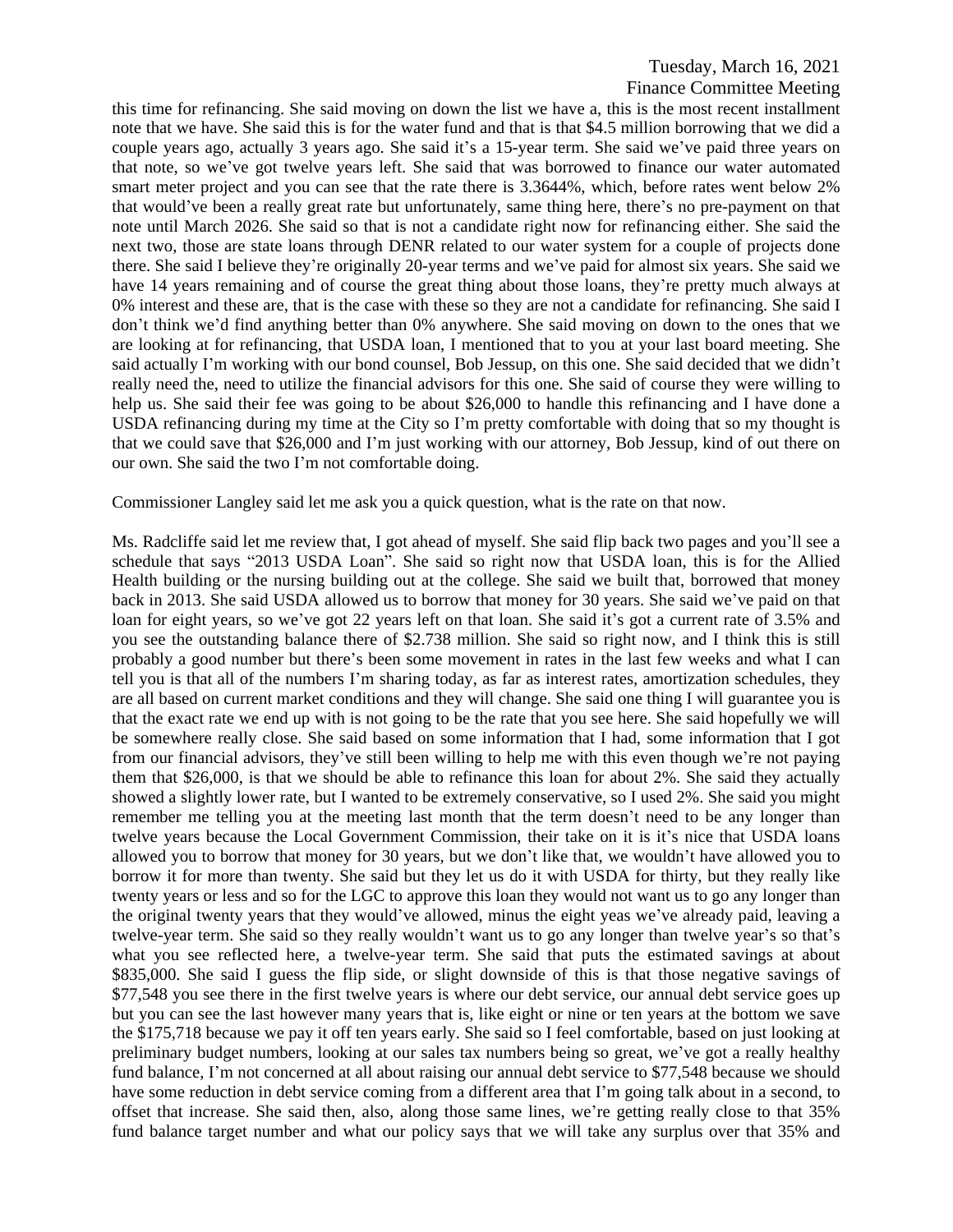we'll look at either paying down our debt or we'll look at setting up capital reserve funds for future projects. She said so with that in mind, with us having, with me anticipating that we're going to go over 35% on June 30<sup>th</sup> on our fund balance, I'm willing to take some of that fund balance, if we have to, to go ahead and defeat the debt much sooner and pick up all this savings over the long run. She said we're looking at picking up \$825,127 in savings over the long term. She said it goes along with the principal of what I try to do at my house, and I do try to manage the County finances like I do my own. She said it's like make a little extra principal payment on that house payment, so you get it paid off that much sooner, is basically what we're doing there. She said she said I've got a little bit of information on the notes. She said we've had a little bit of a hiccup in issuing the RFP. She said I had that drafted and ready to go and then sent it to our bond counsel and he realized there was probably some EDA grant money, Commissioner Langley you might remember because you were here then, but my understanding is not only was there USDA borrowing but part of that was an EDA grant to construct that building. She said so we've had our County Attorney, David Francisco, do a bit of research at the register of Deeds, pull some information on that because that needed to be included in the RFP. She said expectations that we will issue that RFP later this month, we'll have that due back to us sometime in April, it will be brought before you at the May meeting for you to review the bids and do, hopefully, a finding's resolution and then from there, if we decide to move forward the LGC will approve during their May meeting and we will close in June. She said then also, one other note there, we would also go ahead and make that May 1<sup>st</sup> payment that's due every year, that \$175,718, we would go ahead and make that as scheduled under the old note. She said another beautiful thing about this, and this is also the case with the GO Bonds, since we've issued that RFP we've not committed ourself to anything so if things go completely crazy and w get an interest rate back of 3.6% w can say never mind, that doesn't make sense. She said then you don't do anything else, you don't move forward. She said so we'll have an opportunity to have those bids in place and make an informed decision about what the bids are, what kind of rate we're looking at, what term we're looking at to know if we want to move forward with that. She said so moving down the list we have General Obligation bonds. She said this is something you've not really heard about yet in a meeting setting because last month we talked about USDA and we talked about the LOBS but there does seem to be an opportunity for the GO Bonds. She said this, we are soliciting the help of our financial advisors, Davenport, and our bond counsel, Bob Jessup, and they've actually already issued those RFP's. She said it was done back in February. She said we're going to receive RFP's back on March 23rd and we're just kind of looking to see what we can get. She said again, it's just like the USDA loan, if it makes sense to refinance them we will come to you at your April meeting and we will say we need to do this, you'll adopt a bond order, a finding resolution, we'll apply to the LGC and we'll do the refinancing and one thing in those RFP's is we do require those banks to hold that interest amount, that bid amount for 60 days so we're locked in on that. She said so depending on how those bids come back in the next week and a couple days, we'll know whether it makes sense whether to move forward on that one or not. She said I did include, behind that USDA amortization schedule, the next piece of material is labeled refunding discussion materials. She said it's dated February 17<sup>th</sup>. She said this material relates to the GO Bonds and this is information that Davenport put together for us. She said it is a little stale because they did it back on February 17th and like I've said there has been some movement in the bond market since then however, if you'll go to page, lets look at page 2, we've got three GO School bonds. She said we've got the 2021 bonds, the 2015 and the 2017. She said that's columns B, C, and D. She said assuming that rates hold, which they changed a little bit but at that time in February the gross savings, you can see in row 25, would've been \$405,000. She said now that number has come down a little bit, I can tell you because I know it has because the LOBS have come down that savings has come down. She said it's probably come down about 25%, that was about what it came down on the LOBS so you're still looking at about \$300,000 right now, if we were to refinance today. She said but again, we will get those numbers back, we will look at them, we will see if it makes sense to go forward and if it does, we will and if it doesn't, we can say we tried but the market conditions just aren't where they need to be.

Commissioner Rebholz said is there any cost associated with refinancing these three.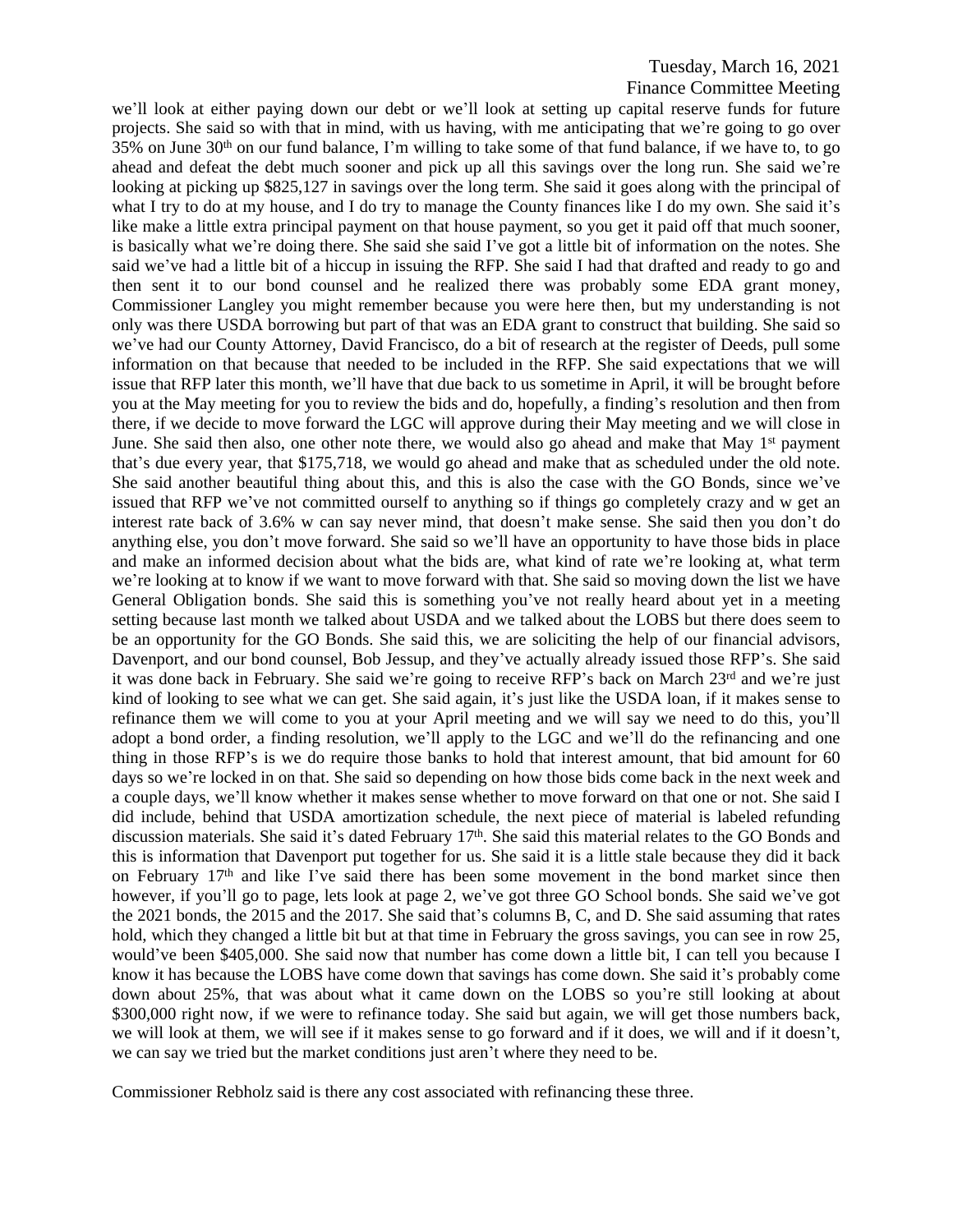Ms. Radcliffe said there's a lot of cost associated, it is expensive and the reason it's expensive is because for the GO's and the LOBS you've got a financial advisor that's getting paid for their time. She said I can't tell you how many attorneys are probably involved. She said you've got bond counsel, you've got the underwriter, you've got the escrow agent, so lots of attorneys that make really decent money and you can look and see for the GO's the cost of issuance is \$100,000.

Chairman Waters said it's on page 2 under costs, line item 15.

Ms. Radcliffe said line 15, cost of issuance, \$100,000.

Commissioner Rebholz said two of these boxes, 15 and 17, we're already sitting on a 2.15% rate and a 2.22%. He said what would we have to get as a rate to break even.

Ms. Radcliffe said if you look at the next page, page 3, on February  $17<sup>th</sup>$  they were looking at rates anywhere from 1% to 1.5%. She said they kind of give you three separate scenarios. She said you can see them there. She said now these numbers, these interest rates have moved up slightly but it's still below where we're at right now.

Mr. Alligood said correct me if I'm wrong but the good thing about those also is that Davenport is doing this work at risk so, and the other piece, so if this thing doesn't go through Davenport doesn't get paid, nobody gets paid. He said the other piece of that is they might try to force us into a bad decision because they're not going to get paid. He said the final check on this is the LGC. He said the LGC will look at these numbers and say you can move forward, or you can't move forward so they will be the final check on that and keep everybody in line.

Chairman Waters said but you're still looking at, roughly right now, a \$300,000 savings using current rates. He said that's still for, looking at a term of 7 years less that's still pretty good.

Ms. Radcliffe said it's still a good outcome and those savings, if they're realized, would offset, because this is general funds school bonds, that offsets the increased annual debt service for the USDA. She said it doesn't exactly net it to zero, but it gets us back where we need to be. She said the other point I would make is that the cost of issuance on the GO bonds, and next when we talk about the LOBS, the cost of issuance is quite expensive with those because they're very complicated. She said that is rolled up into the new debt issue cost, so they're financed, basically, is what I'm trying to say. She said the USDA, that's a different story. She said if we move forward with that, you're going to see me ask for a budget amendment to pay our bond counsel. She said he's charging us, if we move forward, if it makes sense, \$10,000 to do that project. She said so we would do a straight-out budget amendment for that and pay him for that. She said so we'll move onto the last one on the list which is the limited obligation bond. She said of course these were 40-year bonds I believe, borrowed back in 2012 and they have a maturity of 2041, so we've got 20 years left on those. She said current interest rate is 3% to 5%. She said we would be refinancing \$31.215 million and I have included the schedule on that. She said it's entitled "Taxable Refunding of LOB's Series 2012". She said it's dated March 12<sup>th</sup> from Davenport and these numbers did not change very much compared to what we presented to you during the March 1<sup>st</sup> meeting, but we can give them a quick review. She said on page 1, the last column there. She said the annual savings, with rates where they're at today, would be right at \$2.5 million. She said if you'll look at line 17, that net present value savings is 6.269% so the LGC, they don't like for that to fall below 3%. She said if it falls below 3%, they might say it doesn't make sense for you to actually do this refinancing so like Mr. Alligood said we've got big daddy watching over us to let us know if this makes good sense for us to do this.

Commissioner Rebholz said it's my understanding that the LGC determined what type of bond you can issue. He said can the decide on limited obligation versus general.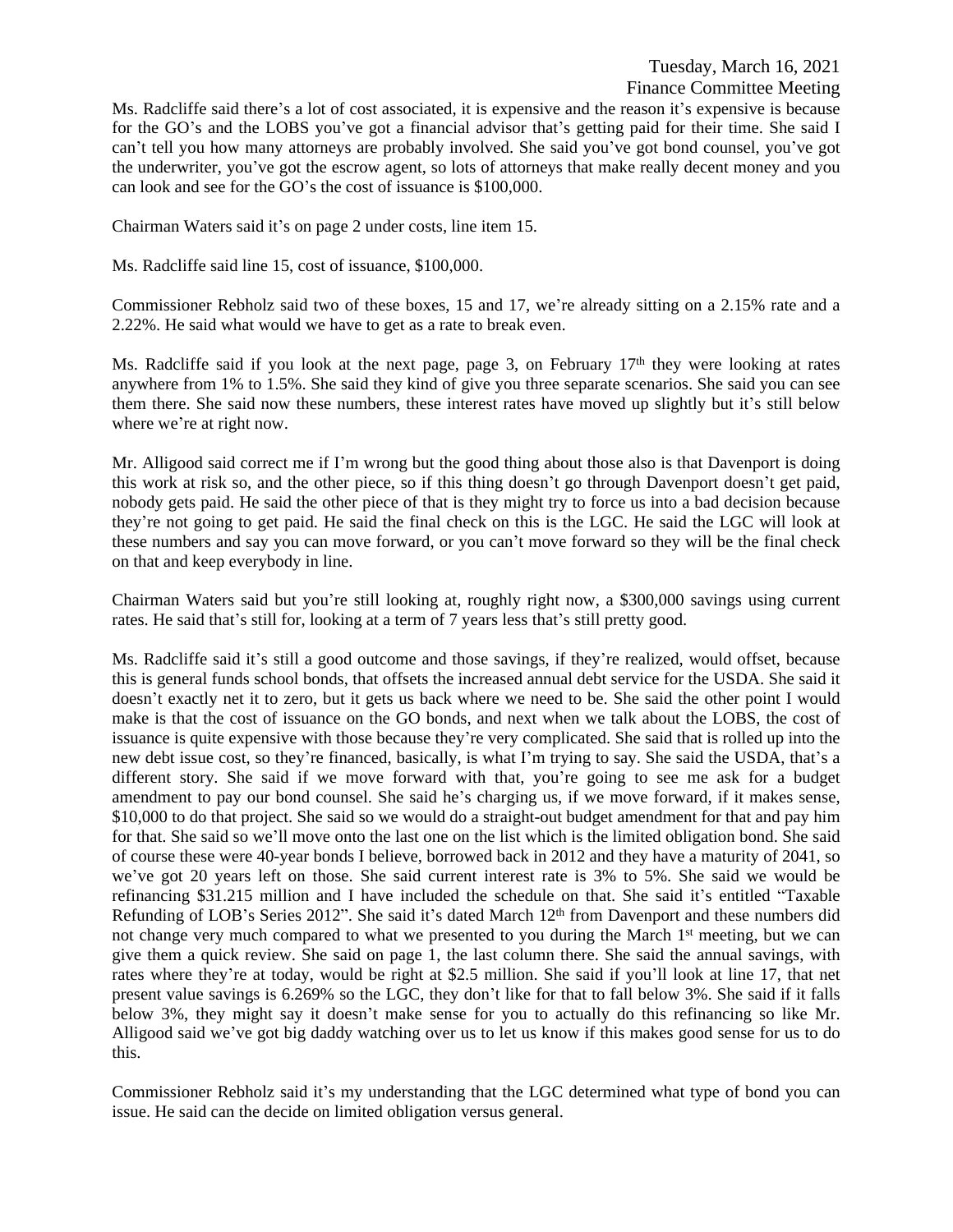Ms. Radcliffe said no.

Commissioner Rebholz said it looks to me like the going interest rate for a limited obligation is generally higher than a general.

Ms. Radcliffe said it is and the reason for that is your GO Bonds are backed by the full faith and taxing power of the County and that's the difference. She said the LOPS are, the security interest for the LOBS is the water system itself, the equipment infrastructure.

Commissioner Rebholz said that goes back to why I voted against Commissioner Richardson thing about having to vote on everything. He said it takes away some of our legal options.

Mr. Alligood said well, it takes away, it does take away your options, but it is also a tremendous cost and a time consuming thing because you have to have voter approval, then you've got to go through all of this. He said it costs you a whole lot of money and it takes away your legally available options.

Ms. Radcliffe said so for example we're borrowing money right now, it's to pay off debt. She said we're refinancing but we're borrowing money and we're going to save money by doing that but if we had to go through and do voter approval on this the rates would flip, believe me, before we could ever get through the process.

Commissioner Rebholz said on a side note, just for information, Commissioner Langley, when you did the deal previously, that plan did not include a vote, correct.

Commissioner Langley said correct.

Commissioner Rebholz said what was the decision you took as to how you were going to guarantee things. He said was that using the facility as collateral.

Commissioner Langley said we were trying to do the general obligation bonds. He said that's what we were after.

Commissioner Rebholz said just a loan in general.

Mr. Alligood said no, through the USDA because they were the ones who held you up when they called them and said people are all upset about this and they said wait until you have the election.

Commissioner Langley said that was the LGC that did that to us.

Chairman Waters said the LGC would be the ones who approve the USDA loan.

Mr. Alligood said they should've had no business in that at all.

Commissioner Langley said what happened was Bill Cooke got to them and killed it.

Chairman Waters said that was a USDA loan secured by the jail but the LGC was involved because they had to approve it, right. He said on the water, did those things date back to 2001. He said is that when we started.

Ms. Radcliffe said they're 2012 so help me with my math, they mature when.

Chairman Waters said so they were 30 years.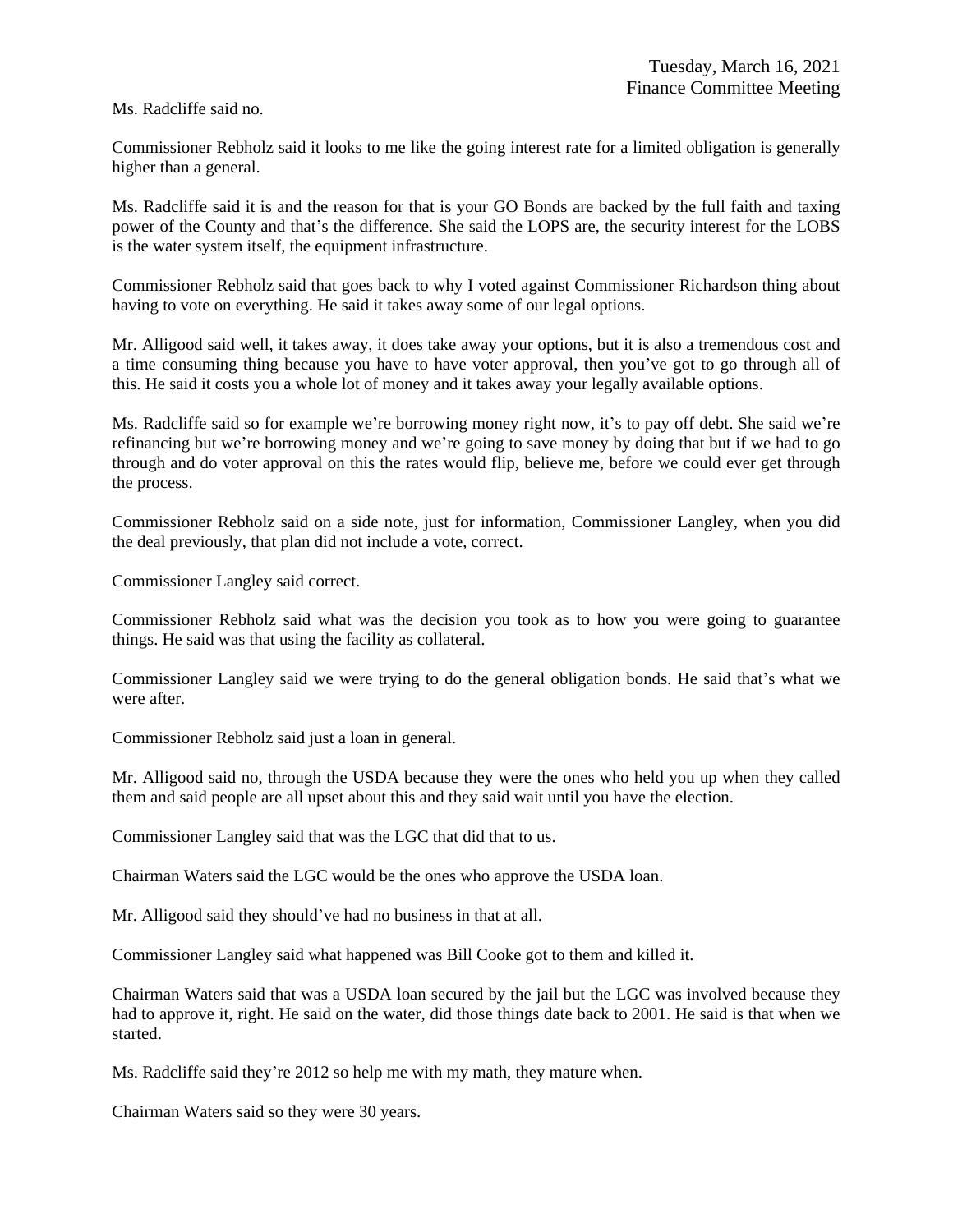Ms. Radcliffe said they were 30 years. She said we've paid 10 and have 20 left.

Chairman Waters but they were interest only, Commissioner Rebholz, in the front. He said I forget how many years it was that it was interest only on the loan because we've only been paying principal maybe three years.

Ms. Radcliffe said yes. She said I think the intent there was to get the water system up and running and to have sufficient revenue to be able to support the larger payments.

Chairman Waters said it was probably three years. He said most of them are three years.

Ms. Radcliffe said that sounds right.

#### **American Rescue Plan**

Ms. Radcliffe said yes, I might need Mr. Alligood's help on this. She said so the American Rescue Plan, that's the \$1.9 trillion stimulus package that the president just signed into law last week. She said so we just got information, this actually came from the League of Municipalities on what Beaufort County's estimated allocation is going to be and you can see we're about the 7<sup>th</sup> one down on the page. She said our estimated allocation is \$9.11 million, with the first amount to be received by May 15<sup>th</sup> of this year. She said so we don't have, at this point, this is pretty new so we don't have any real guidance yet on what we can spend that money on. She said I did participate in a SWIA webinar this morning and they did mention you will be able to spend it on infrastructure. She said whether that be broadband, utility infrastructure, they do feel like that will be one of the eligible expenses. She said so much more to come on that.

Commissioner Rebholz said the \$9.1 is net of the municipalities because theirs is going direct to them, is that right.

Ms. Radcliffe said that's right. She said that's my understanding so the \$9.11 million is all County funds.

Mr. Alligood said the City of Washington is going to receive about \$3 million, Pantego gets about \$40,000.

Commissioner Rebholz said initially they said you were not going to be able to use it for lost revenue, to cover lost revenue. He said so I don't think they were changing that.

Mr. Alligood said you can but you've got, the guidance is not out there from the treasury and for us it wouldn't work because you've got to look at last years revenue and ours has been higher. He said we haven't had any loss.

Ms. Radcliffe said my question would be do you get to pick and chose revenue or is it overall revenue because certainly, while our sales tax has been up tremendously, we have a couple areas like interest earnings that have been down. She said then, on the water side, we were under that executive order where we couldn't charge those penalties and interest. She said that particular revenue source, fees, interest, disconnection fees, that was down about \$160,000 down, however the water sales were up so I think it really is going to depend on how you look at the revenues. She said can you look at the individual types of revenue sources or do you look at the overall bottom line of your total. She said we don't know that yet.

Chairman Waters said Mr. Alligood, were you on the steering committee call yesterday afternoon. He said you might touch on the amount of money the school system is projected to get. He said \$7.6 million.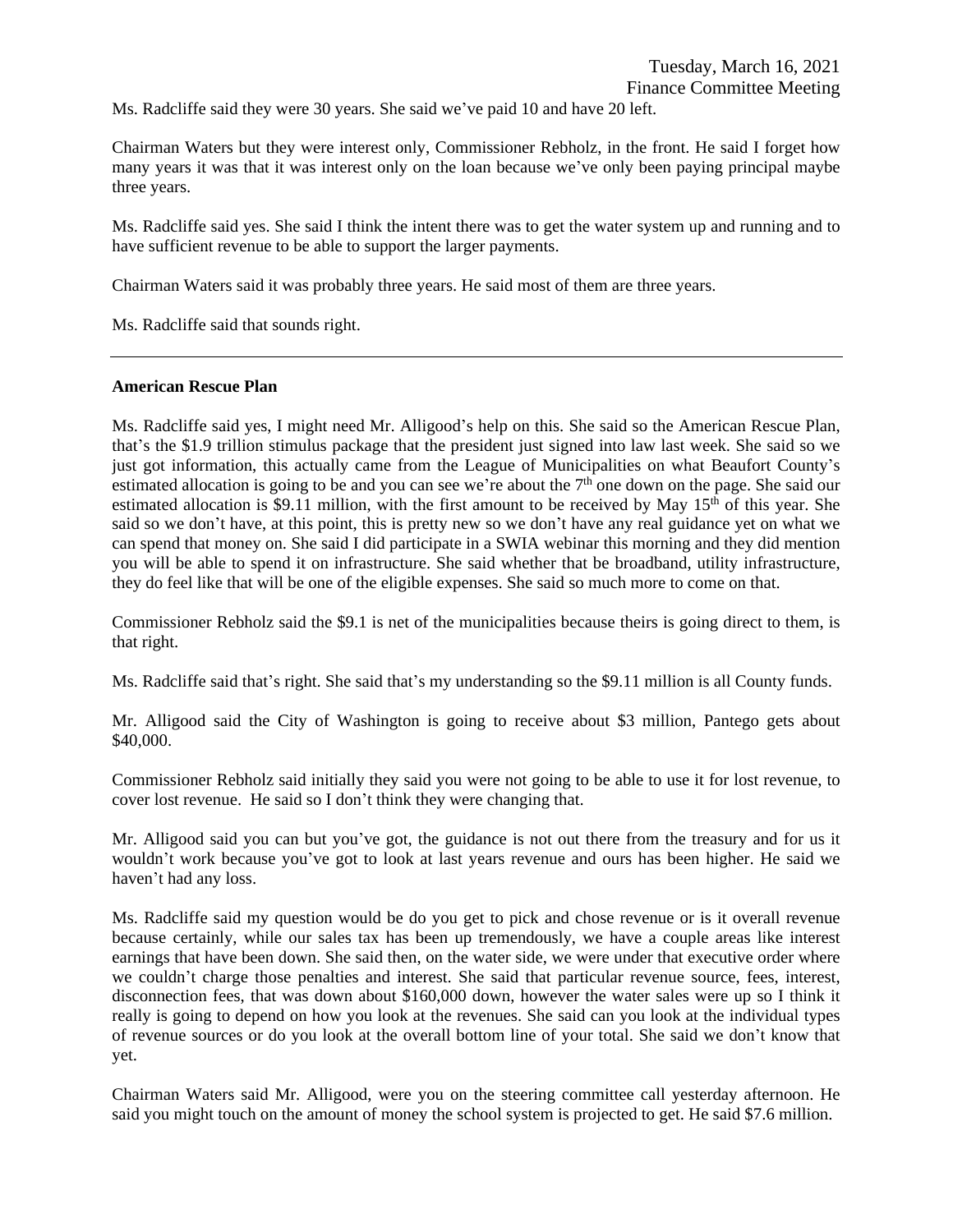Mr. Alligood said it was near about \$8 million locally the school system is getting and I sent a note, I think I forwarded it to you all, that I sent to Mr. Cheeseman. He said I also sent a note to Mark Nelson asking him and he said he didn't know yet but there's money in there as well for higher education and that's not even, there is the American Rescue Plan on top of that so there's federal money that was passed through by the state and then there's this additional big money so the schools are going to get a ton of money. He said they should never come to you and asked for technology ever again.

Commissioner Langley said that's the thing I think about with this stimulus is people can pitch just about anything that's wrong right now and that everybody should be able to get so far out front that it should really make a difference for everybody, provided people do the right thing with it. He said that's the most important thing, whether they do the right thing with it.

Ms. Radcliffe said the County will spend it wisely.

Commissioner Langley said I'm sure we will.

Commissioner Rebholz said here's how I would like to see us progress. He said when we got the last stimulus money we had already come together with a list of priorities before Covid.

Ms. Radcliffe said I'm not aware of a list. She said maybe there's one I didn't see.

Commissioner Rebholz said I thought it came out of that study that was done in 2017.

Ms. Radcliffe said are you talking about the facilities study.

Commissioner Rebholz said yes.

Chairman Waters said I think what you might confuse it with is the one penny we had agreed on when we increased the tax that was going to go towards capital budgeted items, and we would choose what that money was going to be spent on each year.

Commissioner Rebholz said okay, I'll go back and look at it. He said I thought there was an overall evaluation of priorities. He said I'll go back and take a look at it. He said the reason I'm asking that is because when we got that money before you came forward with a list of things to be done and in my evaluation was none of those things were on the priority list.

Mr. Alligood said right, the money we got the Board used to off-set public safety salaries that were allowed to be reimbursed under that agreement. He said then those funds rolled to fund balance and we came back to you and said here are items related to Covid so that, we felt like they were in the same spirit of that money. He said we didn't say take this money and go buy vehicles or something like that. He said there was money for cleaning ducts, there was money for generators, there was money for the building at the health department, the ionizers, and the additional filtration in the HVAC system so what we tried to do was keep it close to the original intent of the money so that even if somebody came back and said what did you spend it on we could say here, it's related to that. He said I hear what you're saying. He said I think I've heard you say before that you want the Board to sit down and look at this and come up with some priorities.

Commissioner Rebholz said I would like to see us come up with a policy that defines where our priorities are for spending windfalls.

Mr. Alligood said remember, this is not a windfall. He said this is, you're going to have some requirements and we don't have those requirements yet. He said we have some very broad guidelines but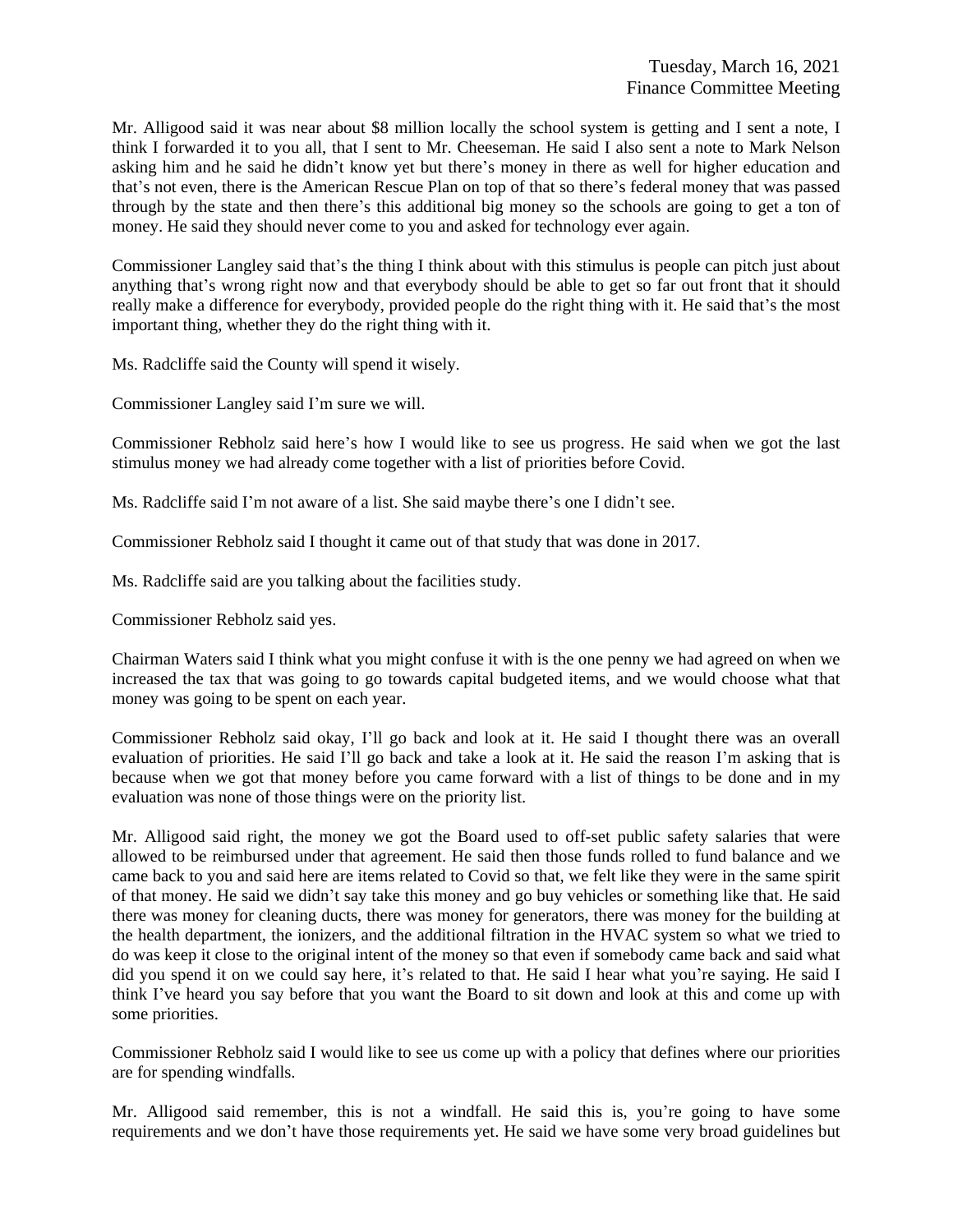you're going to have some stuff within that and you're going to have to make it fit and quite honestly, I'm a little bit worried, unless you guys take some very bold steps, I'm afraid you're not going to have enough expense to cover all this. He said what I mean by that is \$9 million is a lot of money and we can't spend it on stuff we've already used money for or things that we're getting reimburse from FEMA that we're going to file with FEMA to get reimbursed. He said you can't double dip it or we'll get in trouble and have to pay it back so some of that, and I'll just throw it out there, the Association of County Commissioners is currently lobbying very heavily, they had a meeting last week with the telecommunications industry, because right now counties cannot put fiber in the ground and lease it back to broadband providers. He said that's against the law and they're trying to get Tom Warren and the others to do that and quite honestly, if you are making a, and this is where you're going to think I'm crazy but if you want to make a tremendous impact on education, health care, economic development and quality of life, you take \$7.5 million of the \$9 million and put in that fiber backbone that RiverStreet said would cost \$7.5 million to do across the entire County, It'll take \$7.5 million to do that, you put it in the ground and you can lease that fiber back to them to use and you take a one-time expenditure and you make a continuing revenue stream out of it. He said right now you can't do that, it's illegal to do that but that's what the Association is trying to do for us. He said but that's just me.

Commissioner Langley said then all these companies cannot hold the consumers hostage anymore. He said so that would be a great thing.

Mr. Alligood said that's why we did an engineering study.

Chairman Waters said it's going to require a change in the state statute for us to be able to do that.

Mr. Alligood said it would for us to make it a one-time expenditure and a continuous revenue stream. He said it wouldn't, if they keep it exactly the way it is you can still put it in and make a grant to your selected provider. He said you can still do that; the law allows you to do that. He said just like the \$500,000 you set aside of the CARES Act funding; you can do that. He said but you don't have, but it's a one time shot, and it's gone, you don't have control over it. He said but they're working really hard to try and get that through.

Chairman Waters said but it sounds like it's going to be for infrastructure, primarily.

Mr. Alligood said it's for infrastructure and when they say infrastructure the question then becomes is it for sewer, how do you define infrastructure, but they clearly say in the deal broadband. He said they say response to the pandemic and those kinds of things, but we're waiting for specific guidance from treasury.

## **"Distressed" Water System**

Ms. Radcliffe said back in late February Chairman Waters received a letter from the Division of Water Quality stating that Beaufort County may potentially be designated as a distressed water unit. She said just to give you a little bit of background, this is all new, new to me anyway, it's been in the works for a while. She said I was kind of blindsided by this. She said but to give you a little bit of background, there was a session law 2020-79 that was enacted in July 2020 that actually tasked the Local Government Commission to work jointly with the State Water Infrastructure Authority, which is SWIA, so if you hear me say SWIA that's that State Infrastructure Authority, to work jointly to develop a criteria that they could go through and measure all the municipal and county water and sewer authorities to see how viable they were. She said the firs part of this, of course, is they developed the criteria, we'll get to that in a second, there's 15 different items on the list and the LGC, they've already done their calculations and they've looked at it. She said it's like golf, the lower the score the better so you had to score below an 8 not to be considered distressed and we scored a 9. She said so we're right there on the bubble. She said so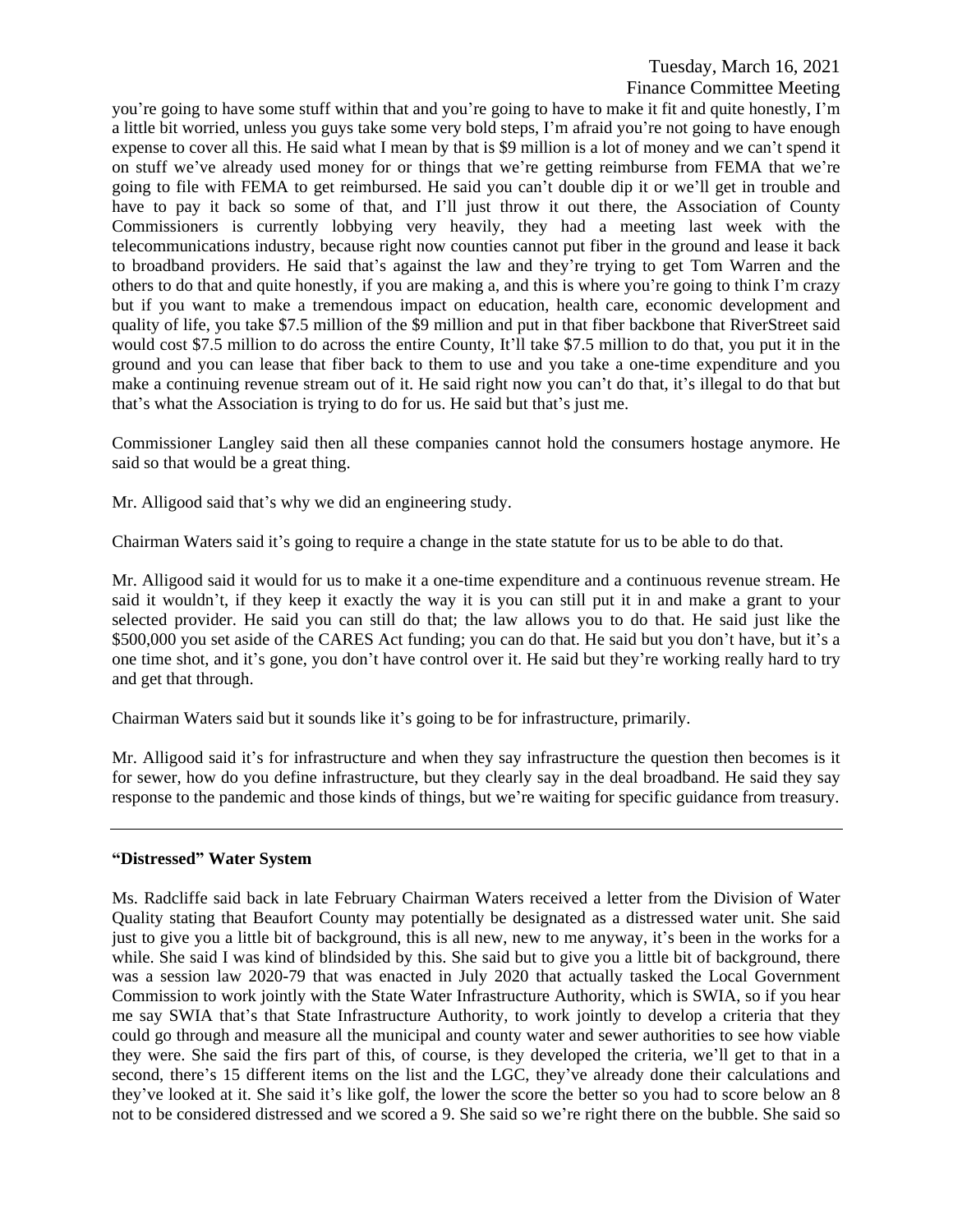we scored a 9, you've got to score below an 8 to not be considered distressed and actually, going through the calculations Mr. Alligood and I met with Ms. Smith about two weeks ago and we went through the calculations and we could figure them all out except for one, which was an accounts receivable calculation. She said I've since been able to figure out how they did that, and that calculation is not right so once I tell them that calculation is wrong, I believe we're at an 8. She said so we're definitely on the bubble now.

Commissioner Langley said but on the same token, the level they've chosen is not set in stone yet because they're not even sure about it. He said we talked about this at the Water Committee.

Ms. Radcliffe said I can tell you that I participated in a webinar with SWIA this morning. She said they're the ones that are part of the committee with the LGC. She said the LGC has already looked at it and said yes, we think Beaufort County is distressed, the water system. She said SWIA is going to look at it at their April board meeting and we have until Friday, March 19<sup>th</sup> to have a response in writing to SWIA about whether we agree with it why we don't and why we don't agree with the rating we've been given. She said based on that webinar today my feeling is the criteria is set and it's not going to change. She said I don't feel it's going to change. She said people are going to lobby for it to change but I don't think it's going to change and the reason I don't think it's going to change is because, like I said, the LGC has already made their determination and honestly, even though the 15 criteria they picked are not perfect, they had to pick data that was available and measurable. She said there are a lot of things that they probably could've looked at and probably needed to be looked at and factored into the score, but they had to be able to pull audit reports and get hard numbers and do hard calculations on both the financial side and then the water quality report for the operational side to be able to come up with a score card for everybody. She said I may be wrong but I kind of got the feeling the criteria is not going to change but what we can do is we can respond to the letter. She said we can say I believe one of the calculations is wrong. She said I can demonstrate that with the numbers and then I think the other thing we do is demonstrate all the progress that we've made in the last five years, and I think we've made a lot. She said I went back, because I happen to keep a list of accomplishments because when I get feeling really down on myself, I just pull it out and I look at all the great things that have been done because I'm not very good about bragging about my team or what I do but there's been a lot done and I just want to share some of it quickly with you. She said it's things like our water collection efforts. She said we're now doing a consistent cut-off procedure. She said that's not always been done at the County, but it's been done for the last four or five years. She said we've instituted robocalls to remind customers about delinquent bills. She said we started a practice, even though it might not be a policy, that in order to get your account set up that if you've got an old balance you've got to pay that old balance off before we'll give you water again and start that new account. She said we got set up with the North Carolina debt setoff and collected over \$15,000 through that program and that's a free program. She said so we're collecting our old debts that way. She said we got set up with a third-party collection agency so if it's not collected through NC debt setoff that third party debt collection agency is going after that customer that left us with that bad debt. She said then we did things related to long term planning, such as the rate study we did about three years ago when we hired Mark McGill to look at our rates. She said remember we had seven different water rates across seven districts. She said we found ourselves a smart attorney, it's the same attorney that's helping us with the refinancing, he got us an interlocal operating agreement so that we could operate the system as one operating system. She said that helps because we did have a couple that were struggling, and we had a couple that were doing okay. She said you can kind of blend them together and look at them together that makes a better picture. She said it definitely makes it easier administratively. She said also, Ms. Smith put together a 10-year CIP. She said that's been factored into that rate analysis, so we've done a lot, we've come a long way, I think we write that letter and tell them the progress we've made, the long-term planning we've got in place. She said I'm only speaking for myself, but we've got a great manager in place, we've got a really smart engineer running that water system, I just think there are so many positives that we can tell them about Beaufort County. She said I certainly don't consider us distressed and I want to try and get our name off that list so that's my position on that. She said I had a pretty emotional reaction when I saw that but you kind of have to put your emotions aside and you put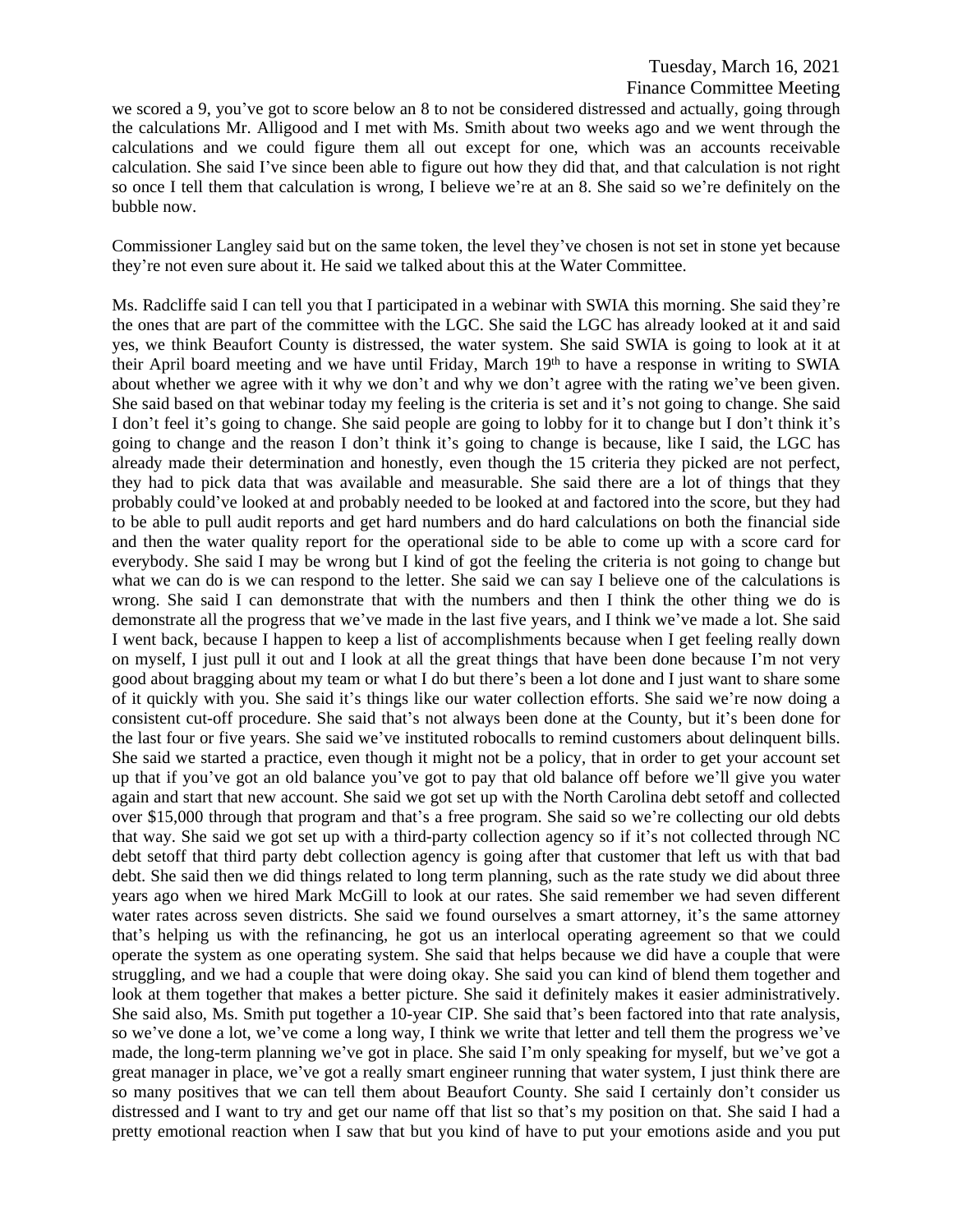your engineer and your finance hat on and you say okay, here are the facts, here are the numbers and this is what we believe and that's the case we're going to present in that letter.

Chairman Waters said the thing that concerns me and really bothers me is that this is the first time I've even heard of this animal and they're just doing it at a really bad time on the refinance. He said does the bond counsel and Davenport, do they see, are we the only County involved in something like this. He said are they seeing it anywhere else.

Ms. Radcliffe said a couple of things, there are 121 potential distress water systems on the list in North Carolina.

Chairman Waters said I can understand, I'm saying, this is kind of a warning, you're in a yellow area, we're going to give you a probation period of one year or two years. He said I just don't like it when they through ratios on the County the size of Beaufort County and compare us to a county that has a dense population. He said you go to a county that has more customers per mile than we have, that affects the ratio. He said to me, two things you should emphasize in your response is the refinance and I don't know what it looks like now but the number I came up with is we were going to save \$12.00 per customer per year. He said the savings divided by, I think I used 13,000 water customers and then I would hit this density thing. He said I don't know whether Ms. Smith or Ms. Rose or whoever can come up with the number of customers per mile, if we know, the engineers can give us the total miles of pipe that we've got we should be able to come up with that. He said if it's three per mile, you can throw these ratios out there but to me the biggest thing is are you cash solvent. He said we may not have three times the debt service but I think as small as Beaufort County is, if we got any wiggle room in servicing the debt we should get some flags or flowers or something.

Ms. Radcliffe said that is definitely one thing I wish was weighted more heavily because we have over 100% fund balance and the water system, we've got about a \$7 million annual budget. She said we've got about \$4 million in the bank and unfortunately that's not something that they scored us on. She said if you're going to look at a debt ration you need to look at the cash in the bank to pay those debt payments, which we have. She said we'll definitely talk about the debt and the customer density as well and then just aa quick response on the refinancing, I was very concerned about that. She said I talked with our financial advisor about that, and he said he didn't feel like it would have a negative impact on investors looking at us to buy our bonds because it's the County as a whole that is selling the bonds, not just the water districts.

Chairman Waters said one of the other things that you could point out to them is that we could reduce our repairs and just let the system run down and we could probably meet these ratios, and to me that's not good.

Mr. Alligood said I think part of it is, we've done all the right things. He said we've touched all the bases, we've got the CIP in place and we've done all the things that you should do and structurally there are some thing in our system, the miles, the density, whether you're a water system or a water and sewer system, there's just some things that we can't change and we're never going to be able to change but we've done all the right things and that's where if you're sitting right there in the middle you're kind of okay because I still don't know, eventually, what this might mean. He said they may start putting some grant money out there for systems they define as distressed to try and get them out of the hole and some of them, like the Town of Bath, they need that help. He said it may be a good thing to be on the bubble where you can say yeah, you can help us out a little bit but we're really not in distress.

Commissioner Langley said you know I've been around this water system ever since 2000 so if they really want to see something distressed, they should've seen it when I first got on this committee.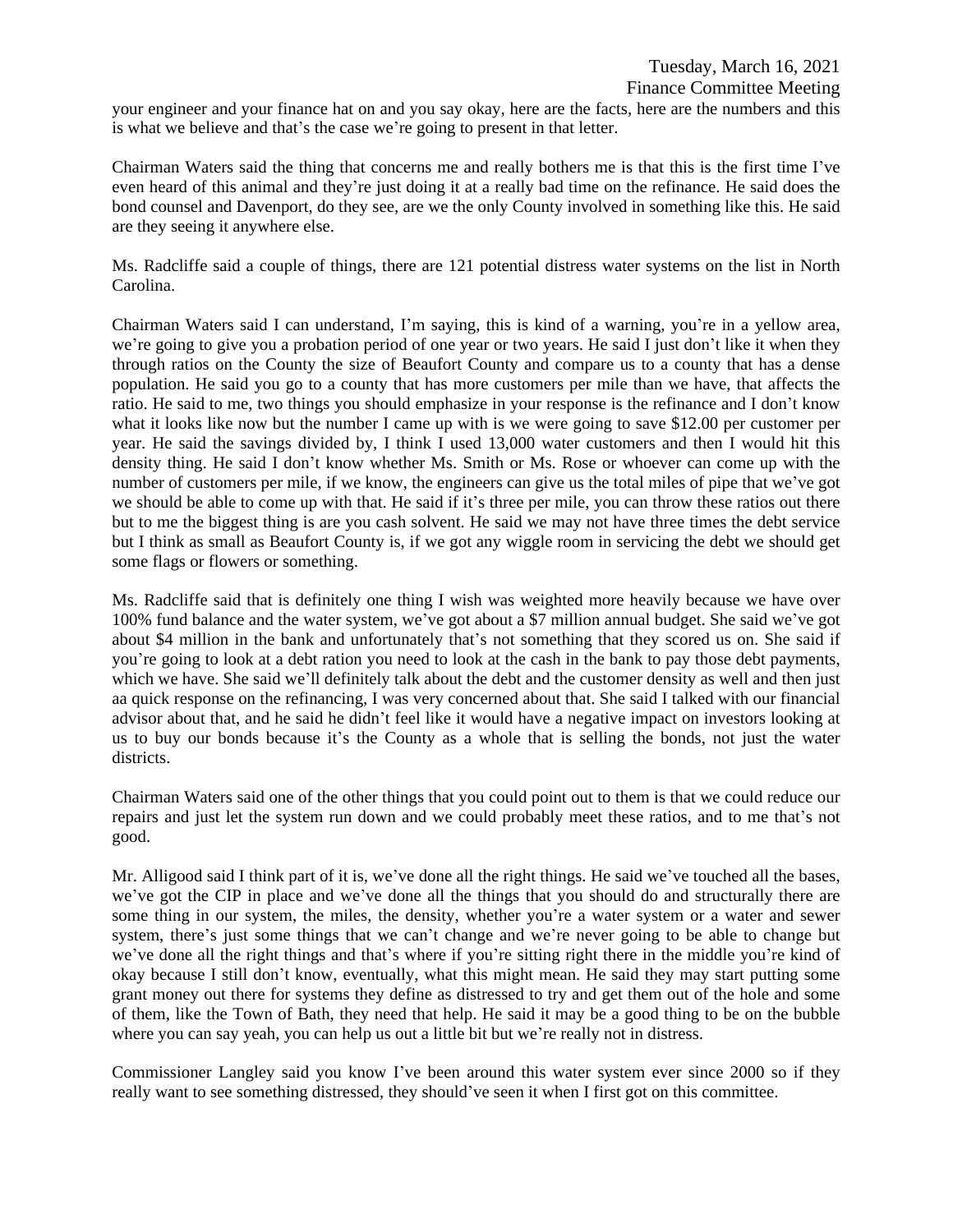Chairman Waters said I really think we've done, like Mr. Alligood said, since you guys came we've done everything that you can do to make the system profitable and to improve on it.

Ms. Radcliffe said the new metering system, I failed to mention that when I listed accomplishments. She said that's been huge for us and we've seen an increase in revenue and a decrease in expenditures just by doing that.

Chairman Waters said if 8 is what you get as a score and we've got a 9, considering how small we are, with some of the bigger guys in the 121 others, I think we're looking good. He said don't beat yourself down over it.

Commissioner Rebholz said on this score card, on these two pages, which are the two areas that are hurting us the most.

Ms. Radcliffe said I was going to get to that.

Commissioner Rebholz said because on the first page, right in the middle it says sewer, water, population per mile, 29. He said I was wondering which of those calculations there was hurting us the most.

Ms. Radcliffe said the last column there, the bottom far right, the receivable ration, I think that one, that goes away. She said I think that's an error in the calculation but you can see the four just above that, just to the right, the revenue outlook, which has a lot to do with our declining population, that really hurt us.

Commissioner Rebholz said so we're getting hit because our population is going down.

Mr. Alligood said from an analysts position, if you look at that and say okay, you've already got what we consider to be poverty, not necessarily, I mean, there are folks that are living in, but if you have what they determine as affordability, right now looking at our poverty rate and things in the county, so your water rates are pushing affordability issues and you're saying oh my goodness, your population is going down so your number of customers is going down, you can see where they see from that it might become an issue. He said it's obviously something we look at too. He said we want to make sure we're expanding the system appropriately and getting more customers on and making sure we're accounting for every drop of water that's out there.

Commissioner Langley said the other thing is we've been proactive with our rates. He said we didn't just sit back. He said we've already been addressing our shortcomings, so I think all of that is good stuff instead of something to be punished for.

Chairman Waters said we just finished up with the last rate increase. He said what was it, 3% a year for four years, five years.

Ms. Radcliffe said actually we're in year three. She said I thought we were in year four and we went over this in our credit presentation with Moody's but we're actually in year three so we had the study done, I think, in 2018 so the first year was 19, 2020 was year two and we're in year three for 2021.

Chairman Waters said well, I'm going to tell you what I thought when I saw the letter. He said I had a reaction to it too and forwarded it to you and Mr. Alligood as soon as I got it.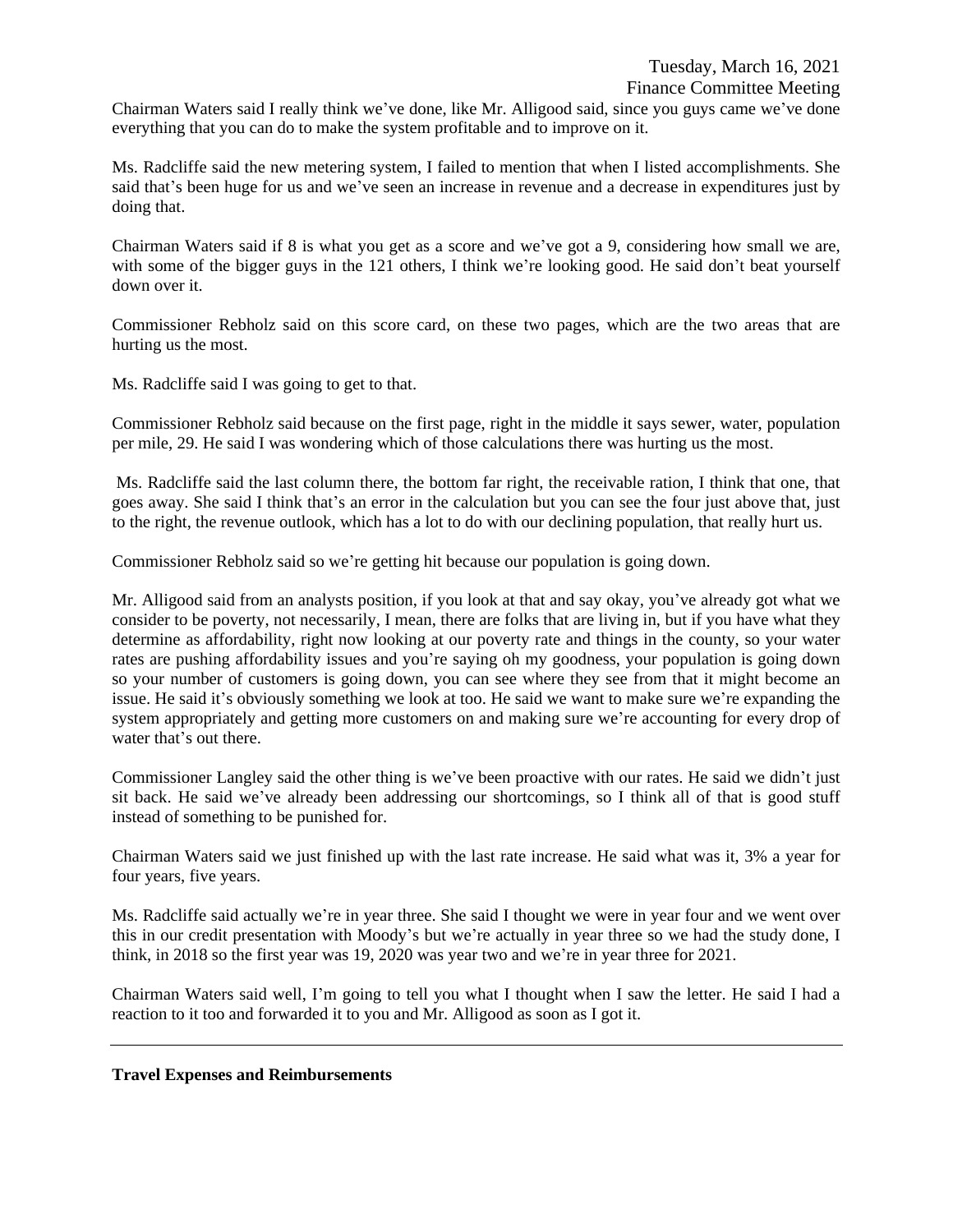Ms. Sharon Rose said we had a few on-line classes and webinars and then we had Commissioner Deatherage had his travel to Pitt County and Dare County. She said he visited the solid waste sites.

Commissioner Langley said the visit to Dare County cost \$239.

Ms. Radcliffe said it was probably mileage.

Mr. Alligood said it was mileage and two or three meals.

Chairman Waters said was that approved by anybody.

Mr. Alligood said I think he's basing that off the Boards direction to him.

Chairman Waters said to study the sites.

Mr. Alligood said to study that and know how they do things.

Chairman Waters said put it on the agenda for him to update us on the recycling.

Commissioner Langley said can I ask a quick question, it's not about this and it's something that hasn't come up yet. He said according to the pay plan that we just implemented but what type of raise did the Sheriff's office get. He said I looked through our pay plan and I couldn't find it.

Mr. Alligood said it depends and each employee received a letter that talked about how, what their increase was and how we got to the increase so we looked at the spreadsheet that was put together for us, looked at where they should be in the market as well as the percentage per time in current position. He said so they looked at that and they compared that to what a 2% increase would've been. He said so everybody got something, and you got what was the larger of the two.

Commissioner Langley said so what I'm asking is I'm just making sure we have something in place where that gap never closes between a ten year and a one year.

Ms. Radcliffe said that would be a longevity increment and what we're committed to doing is bringing you a recommendation in next years budget on longevity so that we can put something in place to help with the compression issue that we've experienced in the past and to recognize the institutional knowledge and the longevity of our senior employees.

Mr. Alligood said part of that study did take into account how long you've been here because although it didn't go back to the first day you started with the County it looked at when you started in your current position so if you started 5 years ago it was 5 times 1.5% or something like that and she gave us three and we had to figure out what we could get and make it work. He said so it did put some distance and help with some of the compression but our proposal to you all that will come at budget time is a longevity. He said put the longevity back in that, normally what you see on a longevity piece is that we pay you onetime, not towards your base, a one-time payment only for the number of years you've been here. He said that may be a percentage of your existing salary or \$100 per year, something like that. He said our proposal to you is not going to be that. He said our proposal to you is going to be it goes to your base in an effort to try and spread that out and deal with some of that compression. He said so it's not going to be a traditional longevity.

Commissioner Langley said so it's not going to be a one-time lump, it will be a spread.

Mr. Alligood said it will be like a COLA and it will go towards your base so your base salary will increase, it won't just be a one-time lump sum, here it is. He said that's our hope that to modify that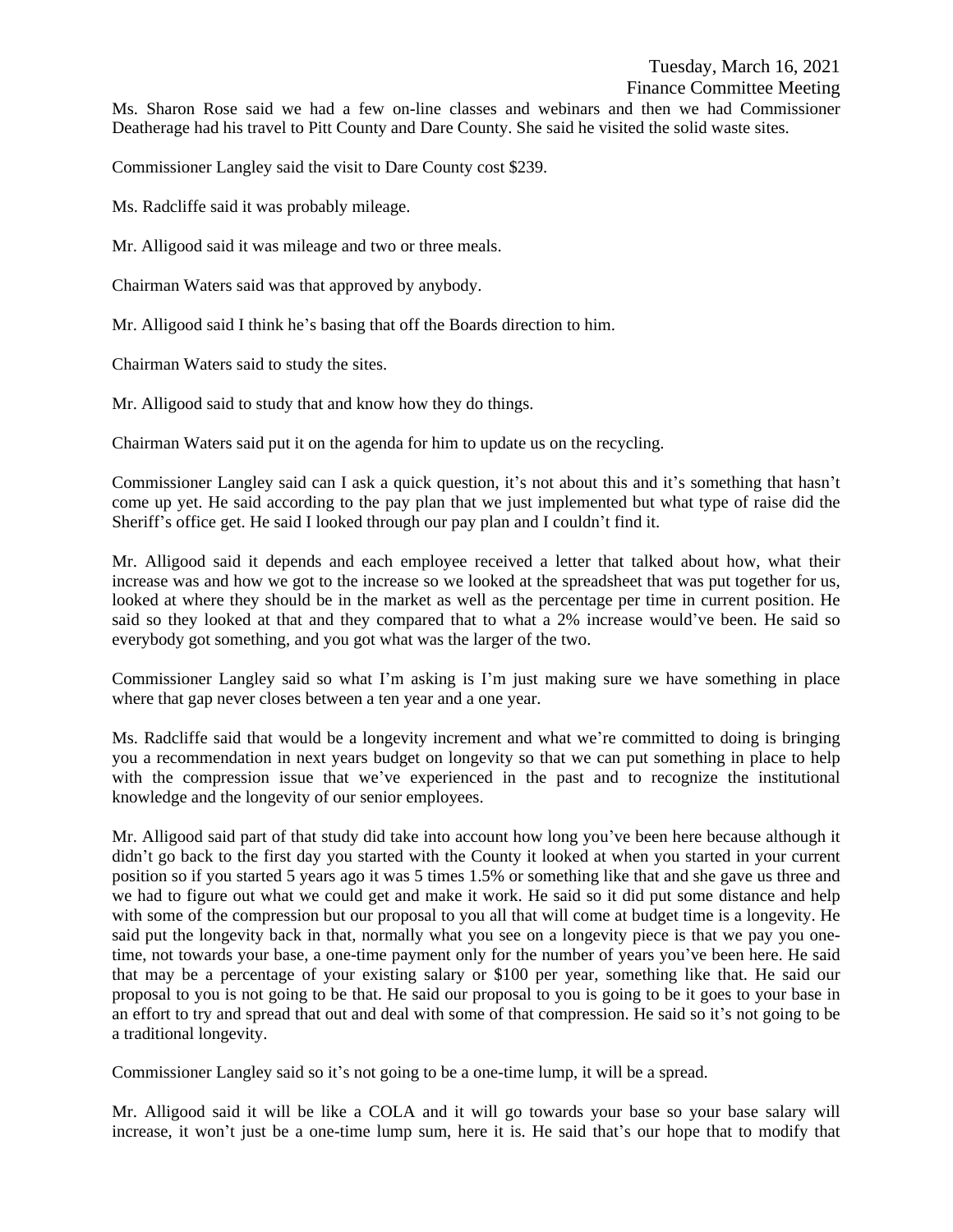longevity piece. He said we understand that there's not support on the Board to do a merit piece that would help separate that even more so we want to modify that longevity in some manner and we can continue to separate the people out.

Commissioner Langley said I'm not a big fan of merit either because I've seen bad things with merit pay because people did things based on how they felt about people instead of their actual work productivity. He said I'm all for longevity.

Mr. Alligood said I think, from our perspective, we tried for a couple of years to try to convince you all and came to the realization that we're not going to get there so that's why we're going to take and modify the longevity to apply it to the base instead of one time so we can try and spread that out a little bit more. He said because otherwise it wouldn't spread people out, it would just be a one-time Christmas bonus each year but if it goes towards the base, it will help spread everyone out.

Commissioner Langley said so everybody would get the longevity at the same time if you qualify. He said with the state, before I retired, every July I would get my longevity. He said matter of fact I would get it in June before my anniversary date in July but what you're talking about doing is every year at budget time, everybody gets it then.

Ms. Radcliffe said you could do it either way. She said you could do it on your anniversary hire date or you could do it on one day for all employees. She said we just have to explore what works best for us. She said the thing about doing it on a certain date is you can make it so that it corresponds with the budget and we can kind of know what our numbers are better, but I've seen it done both ways and we're just kind of taking a look at what other folks are doing. She said we're not going to reinvent the wheel. She said we're going to see what other municipalities and counties are doing and pick what we feel would work best and maybe copy theirs.

Mr. Alligood said to that, there are pluses and minuses of both ways. He said the downside to doing it on a one-time basis instead of on your anniversary is that, okay, I got hired in June and you start this in July, or I got hired in February and come July I don't get it because I haven't been here for a year. He said that means you have to go a year and a half before I get it. He said that may be okay and that's just the way it is and the person will just have to get over that but that's the argument you'll here from some folks and as you know, around here no good deed goes unpunished.

## **Next Regular Meeting**

Chairman Waters said our next meeting is Tuesday, June 22nd .

Ms. Radcliffe said that's what I'm proposing. She said normally it's the third Tuesday, which would be the 15<sup>th</sup>, however I'm going to be out of town so that's why I'm proposing the 22<sup>nd</sup>, if that works for you. She said if not we can do the 15<sup>th</sup> and I'll let Ms. Rose lead it.

Chairman Waters said that looks like a good date.

Commissioner Rebholz said can I ask one more question. He said on the travel expenses, what are the responsibilities or what are the rules on that because I was up in the mountains and I went to the Watauga landfill. He said is there a rule.

Mr. Alligood said actually the Board is not bound by the personnel policy. He said there is not a rule. He said what we kind of do is hope that the Board kind of polices itself and you guys are responsible to your